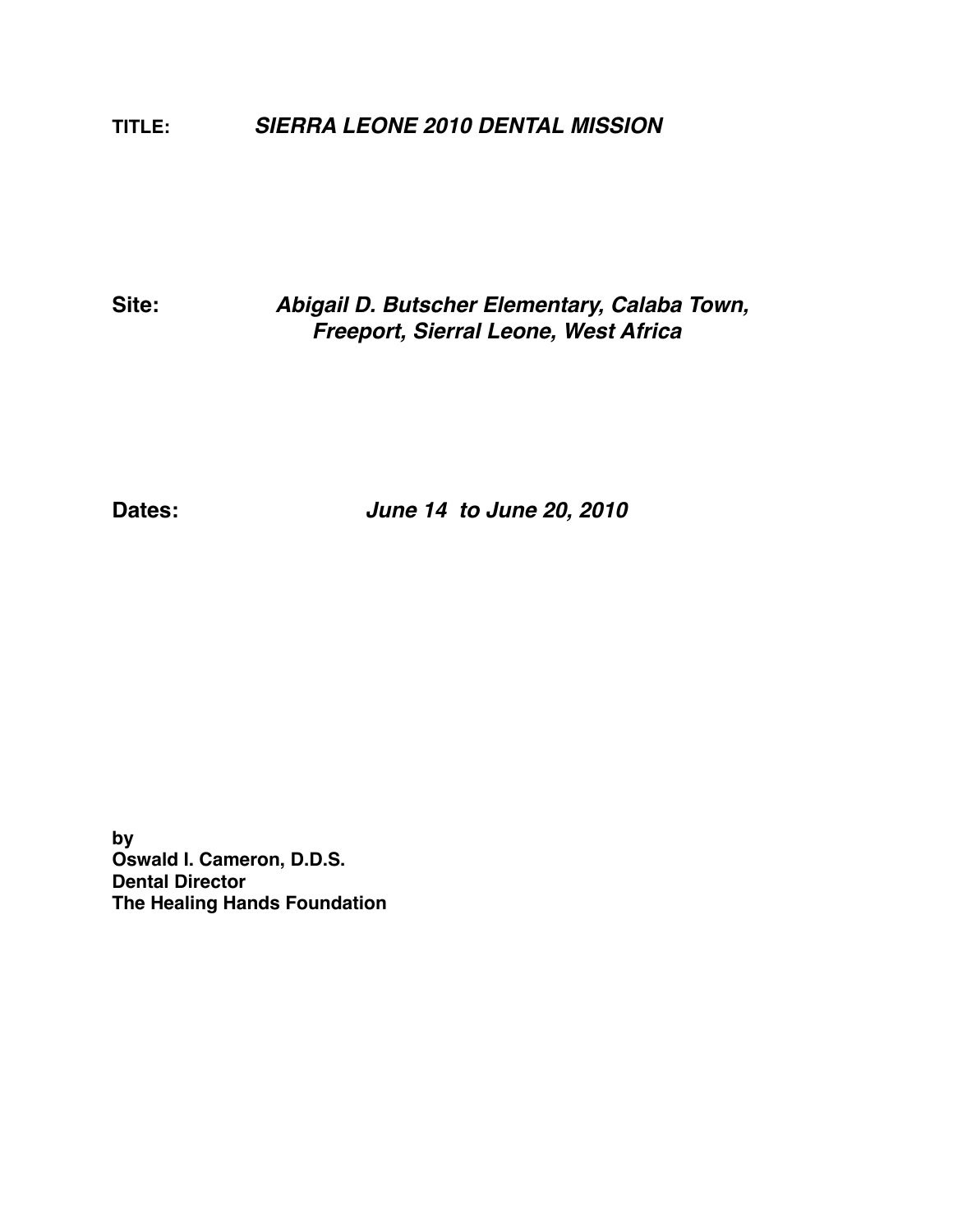# *Background*

The Healing Hands Foundation (THHF) partnered with the Madiou Williams Foundation (MWF) to achieve a dental assesment, treatment and education program as part of a medical , dental and education mission to Sierra Leon, West Africa.

### *Mission Objectives and Particulars*

The primary task of this dental mission was to asses , treat and educate students at the Abigail D. Butscher Elementary School located in Calaba Town, Freetown ,Sierra Leone To determine past, present and future oral health needs for these students and their surrounding neighborhood. Students as well as community members will be refered to as "patients". Also to gather information including dental needs , available access or existing facilities in Freetown for the planning and implementation of Mission Sierra Leone 2011.

The dental team was comprise of Dr. Fedra Whitting, Dr.Oswald Cameron and Volunteers Kevin and Kristin Fusco with the assistance of educator team Donna & Emma Avila, Julia Williams and Greg Schnitzlein.

### *Activities*

# *Day 1- Wednesday , June 14 .Departed USA arriving in Sierra Leone June 15*

### *Day 2- Thursday ,June 16 . Visited target location*

The school is located 1 to 2 hours drive outside Freetown, capital of Sierra Leone. Located in the rural outskirts the school is surrounded by beautiful hills with all shorts of trees and foliage, open green covered hills and fields. The neighborhood consists of family dwellings in which constant activities were observe such as gardening, water gathering, clothes washing/ tendering, cooking , children playing and family members and neighbors socializing. Both the school and surrounding community lack potable water and electricity.

The school consisted of three classrooms, headmasters office and sleeping quarters and an outside letrine divided into two sections. A non-functioning water well was located oustside the school.

On our arrival to the school we were greated by Mr. John Koroma, school Headmaster/ Principal , teacher and the students present. Due to a local celebration not all students were present at the school.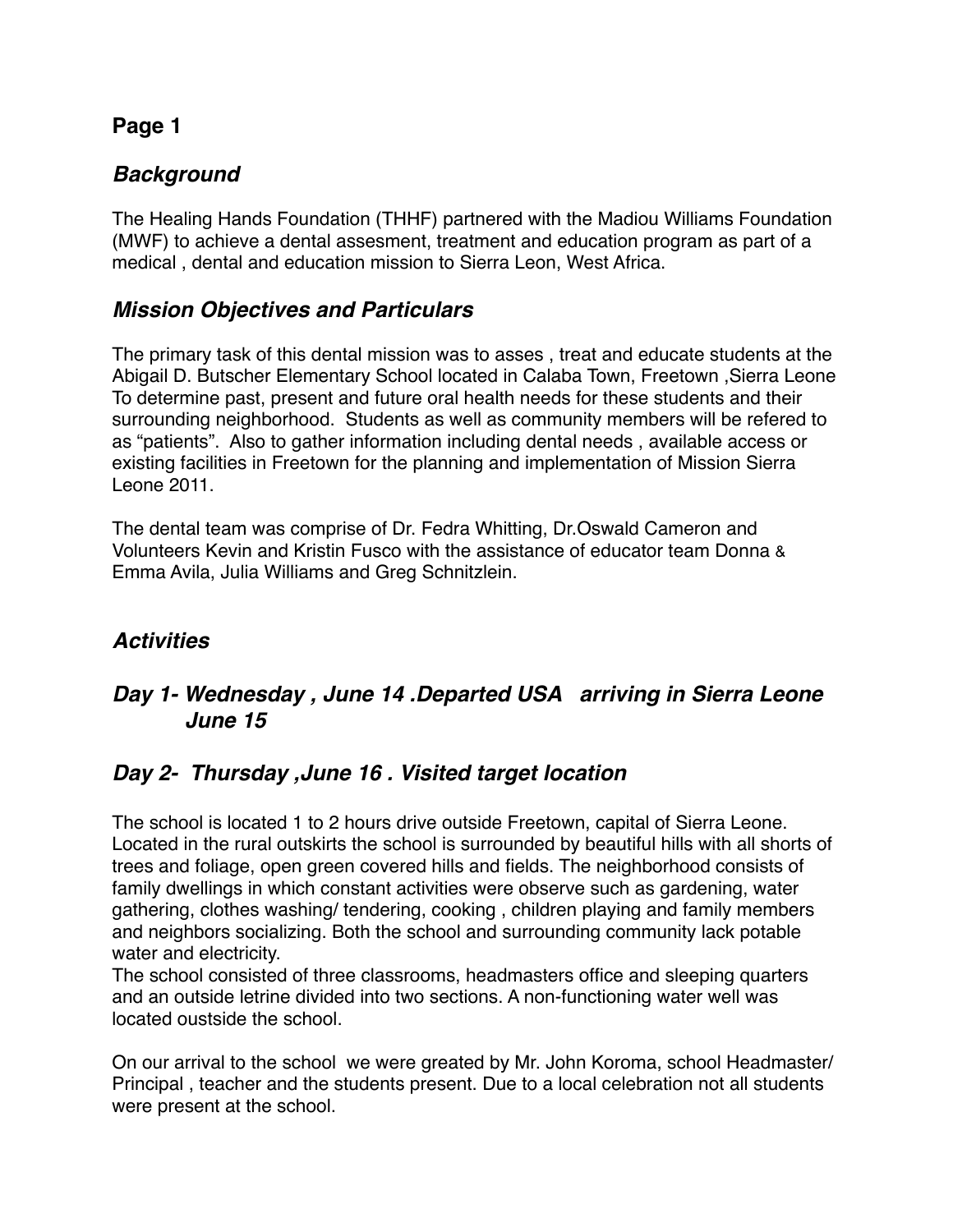After touring the school the dental team determined that the best place to carry on the dental activities was the Headmasters office ( 8' X 10'). The classrooms were of a larger size but avoiding disrupting the daily school activities was a priority. The choosen room was cleared of unnecessary items and surfaces cleaned utilizing Clorox Dissinfectant Wipes and Lysol Dissinfecting Spray.

 This treatment area consisted of a desk, chairs (4) , floor bookselves (2) and wall bookselves used for dental instrument and materials placement.

# *Day 3- Thursday, June 17*

Upon our return to the school we immediately started setting up the treatment area by decorating the walls and setup all our dental instruments materials. Sterilization of instruments to be achieved by placing instruments in cold sterilizing solution in plastic containers followed by rinsing with bottled filtered or spring water.

After set up was completed tasks were assigned to assist in crowd control, assisting both dentist, to our volunteer members Kevin and Kristin Fusco, Julia Williams and Mr. Koroma. We immediately started examining the students / patients after getting a signed consent from parent or school's headmaster. Treatment performed was limited to an oral examination and extractions. In one occasion a tartar debriment was performed.

After the students were examined and treated community members both adults and children were also examined and treated. Several times patients were treated outside due to the hot conditions inside the treatment room. Some were asked to return the following day for treatment or examination.

### *Day 4- Friday, June 18*

Our first activity on this day was a visit to the Connaucht Hospital Dental Builduing in Freetown . A partial tour was given to familiarized ourselves with the available facilities for a future mission.

Upon return to the school, examination and treatment was performed on both students and community adults and children.

At the end of the time allocated for treatment we proceeded to pack up all our instruments and materials and cleaned the treatment room.

This day marked the end of the examination / treatment period of our mission.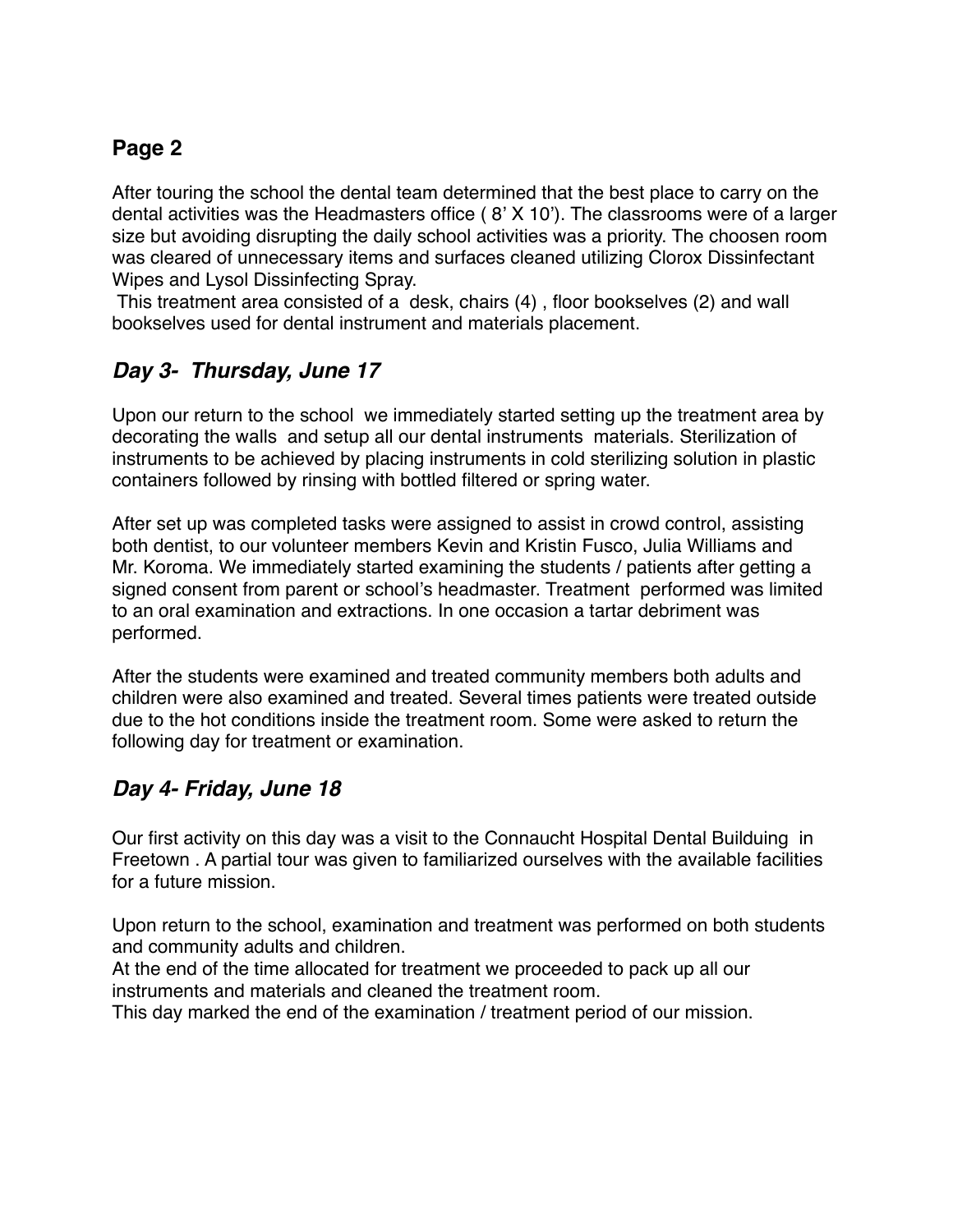#### *Methods and/or Techniques*

Students were directed to the treatment area by groups of 4 students at a time called out of their classroom. Examination was achieved by the use of a mouth mirror, explorer and the use of a pen light. Intraoral as well as extraoral examination was performed. Patients were seated on chairs or laying down on desk with a pillow head rest while the attending dentist was seated or standing. After the school children were examined community members were also examined. A dental screening / treatment form was used filled out with the patient's information, consent , findings, treatment , etc. Both groups were treated (extractions)

Some patients already treatment planned for extractions were anesthesized in advanced prior to the extraction. After procedures were performed postoperative instructions as well as medication was given where needed.

Due to the lack of many amenieties such as running water, electricity, and dental equipment such services as restorative, periodontics, endodontics and prosthodontics were not able to be provided. Certainly the need for these services are evident. Some relief from the hot conditions was achieved by the use of portable batteryoperated fans and availability of cold bottled water.

#### *Outcome*

The dedication, sacrifice and output of energy and diligent service exibited by the attending dentists and volunteers was beyond the call of duty. This was evident by the adaptation to the expected and unexpected conditions and experiences exhibited prior, during and after the performance of our duties. This led to an extraordinary achievement or accomplishment that are summarized as follows:

Total Students Examined: 165 Total Community Members: 38 Total Patients Examined: 203 Total Extractions Performed: 82 Total Students with Restorative Needs:\_\_\_40\_\_\_\_ Total Sudents with no treatment needed: 110

It was evident the inmense need for dental treatment in the community which will require additional equipment, materials and time.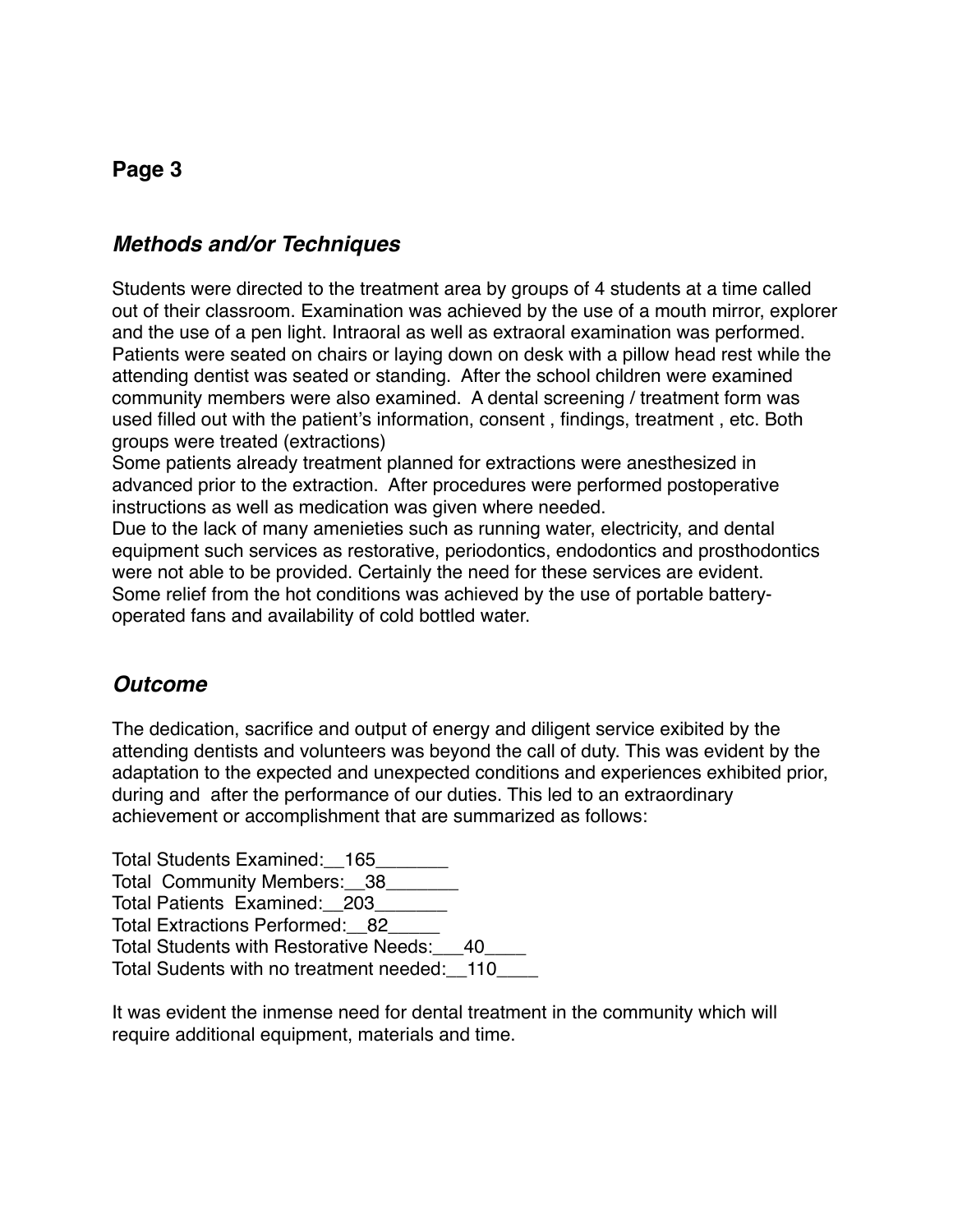#### *Experiences and Findings*

The lack of electricity and potable water were the most important factors that limited the the dental services to extractions only. If these amenities or utilities were available portable dental equipment can be utilized increasing the delivery of available dental care services such as restorations and dental cleaning in a more safer and efficient manner. It will also facilitate the performance of procedures such as extractions. The lack of proper lighting (illumination) and ventilation were discomforts that certainly can be improved or eliminated allowing a more comfortable envirorment for both the patient as well for the participating doctors and assistants.

Sterilization of instruments by the use of liquid chemicals was the only available method for this mission. With an electric steam autoclave the risk of cross contamination for all those involved including the patient diminishes inmensely. The lack of comfortable dental seating for both patient and doctor had to be endured. With the available chairs, desks and bookselves seating and positioning was accomplished the best possible way allowing for the performance of services.

Crowd control was achieved very well by utilizing volunteers and local staff. It was very helpfull that some spoke the local or native language allowing getting the correct information from the patients ,treatment explanation and given them postoperative instructions.

Constant overcrowding occured in our working area due to the lack of other areas for members to rest or seek shelter from the sun and heat.

Sanitary facilities can perhaphs be improved by installation of toilet seats over a built in concrete base bearing in mind the prevention of accidental "falling in" by children of small stature.

In the examined student/children population approximately 65 % did not exhibit dental conditions such as decay, abcessed teeth nor gross plaque or calculus (tar). The need for restorations due to decay was seen in approximately 20% . Extraction were performed on 15% of this population. However the need for preventive treatment such as prophylaxis (dental cleaning), sealants (protective anticavity coating) and fluoride application was evident.

Probably the main factor that has resulted in such a low incidence of dental problems can be attributed to the lack of a high sugary diet.

The adult population that requested to be examined and treated consisted in cases of rampant decayed teeth which required extractions. The lack of accessible dental treatment in the community certainly lead to worsening of preventable dental conditions. Decayed , missing teeth and moderate calculus was prevalent in this adult population

It was evident that oral hygiene is practiced by the mayority of the population. Tooth brushes as well as the use of pieces of the branch from a particular tree are common.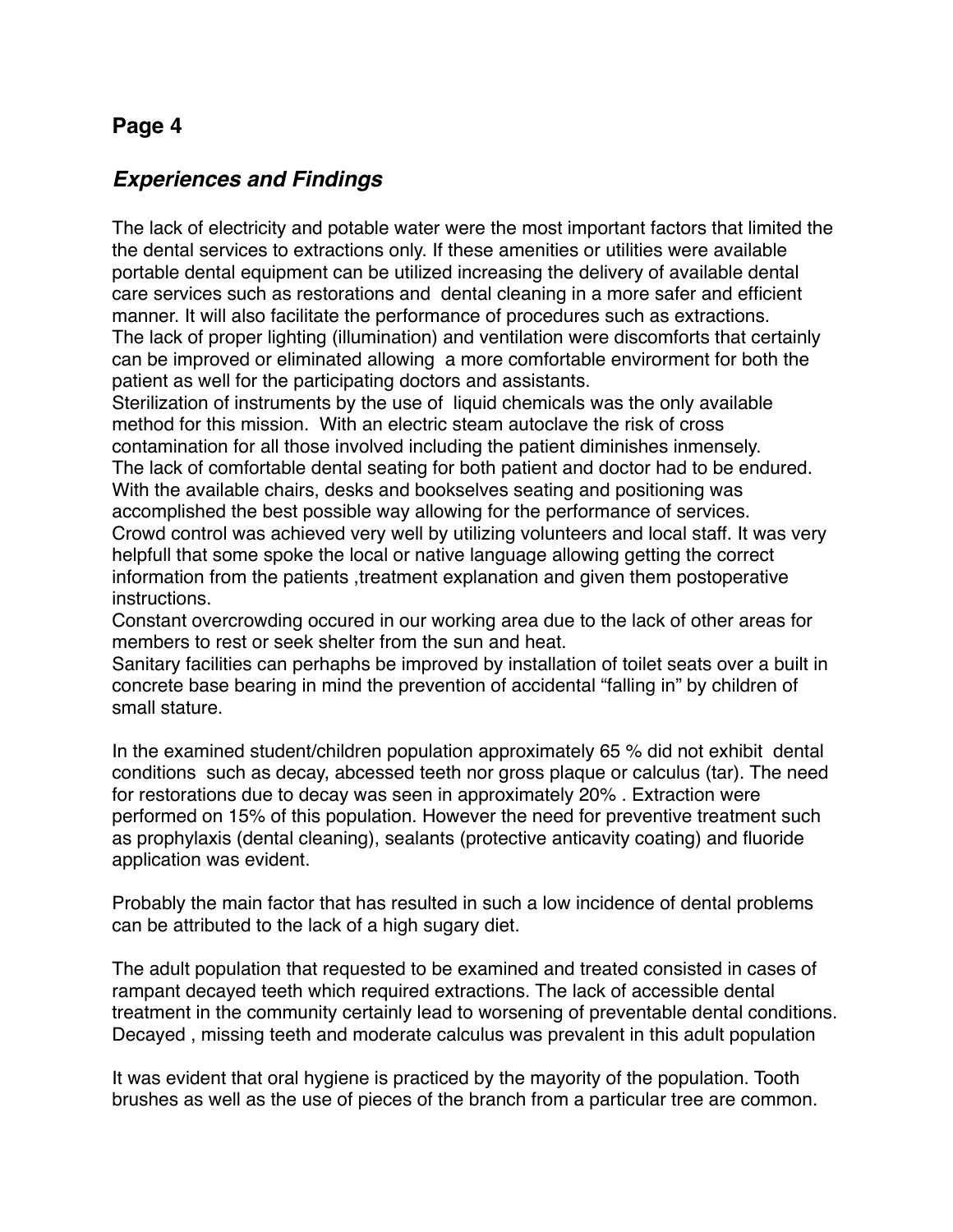#### *Suggested Improvements*

With the availability of electricity and potable water *portable dental equipment* can be introduced increasing the scope of treatment to include restorations, dental cleaning, and other treatment modalities. It will improve the comfort level of the surrounding envirorment by being able to utilize air fans and better lighting. *This can be achieved by the use of portable electric generators.*

A larger space will allow for installation or use of portable dental chairs improving the positioning for both providers and patients allowing for proper seating resulting in faster and more comfortable delivery of services which will eventually result in more patients been treated.

*Portable dental equipment should consist of : air compressor, delivery system, patient***'***s chair, doctor***'***s stool and halogen lamp. Accessory equipment for dental cleaning should also be included. Portable dental xray machine with digital software installed in a laptop computer will certainly be an asset assiting in the diagnosis of dental conditions.*

*Patient education as well as distribution of toothbrushes , paste and dental floss will greatly assist in the prevention or control of dental disease.*

Depending on the targeted population and the size of facilities the number of dental providers can be established to meet the needs.

Additional space for members to rest or shelter will avoid overcrowded space.

#### *Summary*

Our mission to examine the student population from the Abigail D. Butscher Elementary School and alliviate any suffering from a dental condition was accomplished with great success thanks to the extraordinary efforts exhibited by the attending dentists with the assistance of volunteers. In addition many factors were identified that can improve the overall health of this population. However, improvements could have been achieved with the availability of needed utilities such as electricity, potable water and necessary dental equipment.

In our next planned mission having access to the dental facilities at Connaucht Hospital in Freetown will give access to the students and community members to receive better preventive and restorative dental care. A team of approximately 5 General Dentists and two or three dental hygenist can accomplish the provision of dental care to a substantial population. With the use of existing dental equipment (some in need of repair) and